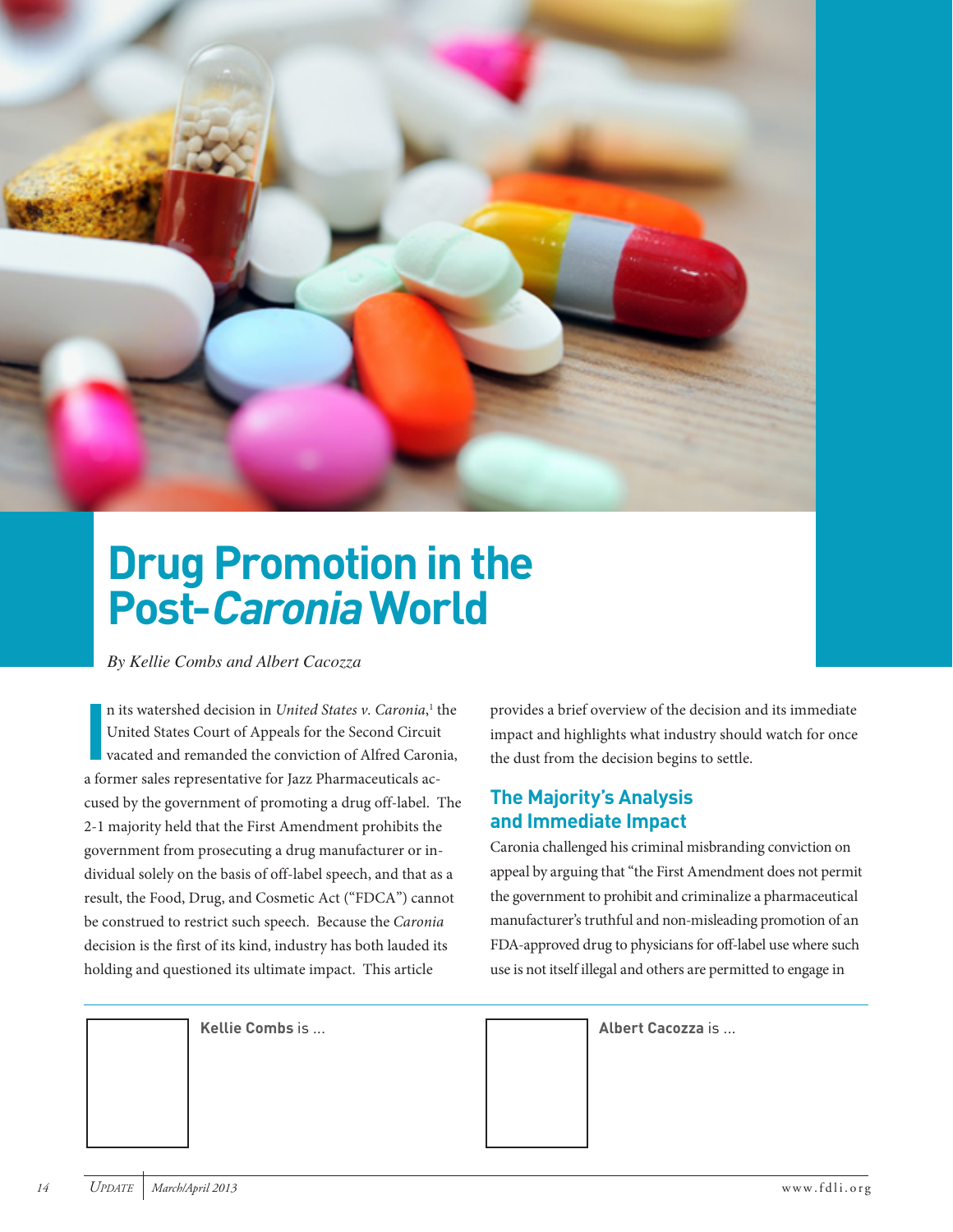such speech."2 Largely agreeing with this analysis, the *Caronia* majority invoked the principle of constitutional avoidance to conclude that the FDCA does not criminalize the "simple promotion" of a drug's off-label use and went on to hold that because Caronia was a criminal defendant, and in light of Supreme Court precedents in *Central Hudson3* and *Sorrell*, 4 the government's practice of penalizing him solely on the basis of off-label speech was unconstitutional.<sup>5</sup>

The immediate impact of the decision is settled. Because the government elected not to seek rehearing *en banc* in the Second Circuit and has decided not file a writ of certiorari to the U.S. Supreme Court, *Caronia* is now the law of the jurisdictions governed by Second Circuit- -Connecticut, New York, and Vermont. In a public statement, FDA emphasized that it "does not believe that the *Caronia* decision will significantly affect [its] enforcement of the drug misbranding provisions of the Food, Drug & Cosmetic Act."6 We nevertheless understand the Agency is marshaling internal resources to assess the impact of *Caronia* and may be wary of the litigation risks posed by certain enforcement actions. At least one senior FDA official has acknowledged that *Caronia* has the potential to upend the entire regulatory scheme.<sup>7</sup> While it would premature to arrive at such a drastic conclusion, and industry would be ill-advised to modify significantly its practices with regard to off-label communication, there are some potential long-term implications to consider.

## **Potential Effects of Caronia**

*Shifting Focus Toward the "False and Misleading" Standard*. From 2007 through 2012, FDA issued nearly 200 Warning and Untitled Letters to drug manufacturers, of which less than 20 percent allege off-label promotion. Thus,

the bulk of FDA promotional enforcement actions would appear not to be affected by *Caronia*. Unlike the Department of Justice's enforcement actions against product manufacturers, which commonly rely on speech plus other indicia of intent (*e.g*., call lists that target physicians likely to prescribe only for off-label uses, internal marketing plans), FDA's allegations of off-label promotion have typically been grounded in speech alone—an approach that does not pass constitutional muster in light of *Caronia*. Because the majority opinion acknowledged that the First Amendment does not protect false or misleading speech,<sup>8</sup> FDA may begin to focus its enforcement efforts on instances where a manufacturer's speech is not only inconsistent with the approved product label, but is also false or misleading in violation of the FDCA. This change of purpose would, of course, raise the bar for the Agency. No longer would it be sufficient, as has long been FDA's standard practice, to simply cite a manufacturer's claim, compare it to the language of the product label, and conclude that the manufacturer has violated the law any time the Agency believes that the two are inconsistent. Instead, the Agency will likely need to demonstrate that the statement is false and misleading—a potentially difficult task. While the Agency has set forth in its advertising regulations detailed categories of claims that are or may be false or misleading,<sup>9</sup> and likely would apply those categories to other forms of promotional speech, FDA has traditionally viewed itself as the arbiter of what scientific evidence is true based on its rigorous "substantial evidence" standard. In light of *Caronia* and perhaps after a lengthy dialogue with industry and the public, FDA may have to reconsider whether that is the only standard that can define

what "false and misleading" means in the context of product promotion or whether an FTC-like standard of "competent and reliable scientific evidence" could be applied as well. This much is certain: it will be critical for product manufacturers to ensure that any off-label statements are accompanied by disclaimers to clarify that the use at issue has not been approved by FDA and to qualify the type and quantity of evidence relied upon in making the statement.

*Careful Reevaluation of FDA Policy and Guidance*. Both the *Caronia* decision and the Supreme Court's decision in *Sorrell* implicitly call into question recent FDA guidance that distinguishes permissible and impermissible speech on the basis of content, speaker, and audience. FDA's 2011 draft guidance on unsolicited requests, for example, provides that medical rather than sales personnel should develop responses to unsolicited requests and indicates that manufacturers should censor internet responses on the basis that consumers, rather than physicians, might view them.10 Similarly, FDA's reprints guidance permits dissemination of literature about off-label uses only if it describes adequate and well-controlled studies.<sup>11</sup> Such recommendations seem to run afoul of the *Caronia* court's analysis and are deserving of close examination by the Agency and industry.12

*Government Influence Over the Practice of Medicine*. The crux of the *Caronia* court's holding was that the regulatory regime improperly prohibited manufacturers from communicating off-label information while permitting physicians to prescribe drugs for off-label uses. The *Caronia* majority made clear that one way to resolve this disconnect would be to "prohibit the off-label use altogether."13 If the government, on the one hand, provides manufacturers greater discretion to share truthful,